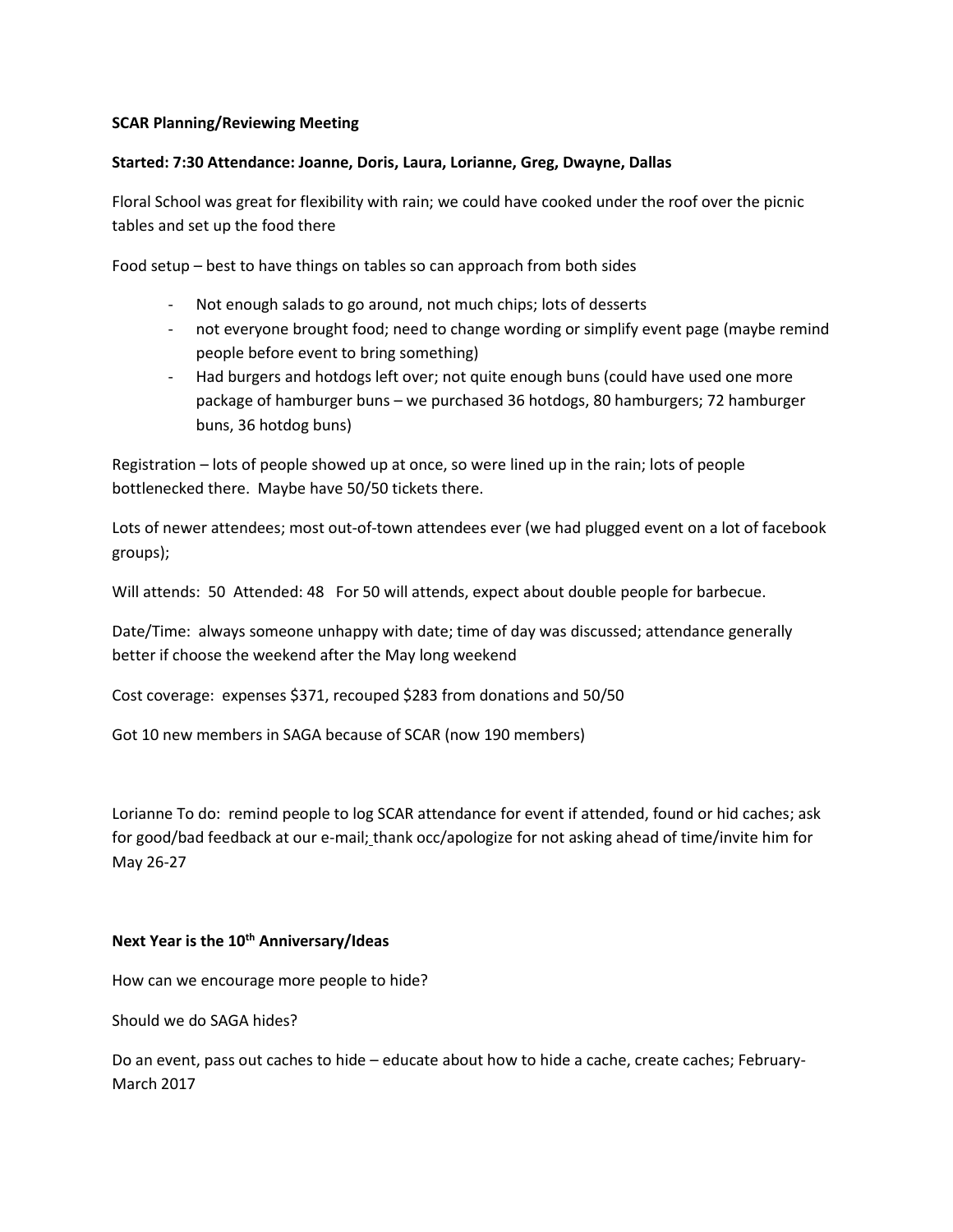Link to how to hide a cache from geocaching.com in March

If we pick a date now, we can advertise in tourism May 26-27 Floral available/booked

SCAR 10 year geocoin? Pricy; would need to start planning in fall

Door prizes – many places require beginning of the year submissions

Signal costume?

Ask for geocaching.com to do a souvenir; could we make our own

Invite OCC!

SAGA Hall of Fame caches – in recognition of people who hid the most, found the most, people who have attended them all, hidden caches for them all; Could do a wall of fame poster, recognize Saskgirl and Novy for starting, Bennykidd for hosting – history of SCAR write up at event, history of SCAR write up; do a cache for every year puzzle/traditional /earthcache/multi cache

Hide pre-SCAR caches to remind people about the date

Ask for volunteers to help out?

Can we advertise this at the Cold Lake mega? Could do cards up to place in caches in Cold Lake.

Approach Regina cachers to attend; attend more of their events for closer association with them

Add SCAR info to greeting letter for new cachers about SCAR

In fall, start working on getting absent caches eliminated to open up areas (maybe not officially as SAGA, because we are not the cache police)

Show people areas where there are possible places to hide caches

Incentive to hide caches (e.g. extra raffle ticket if hide 10 caches)

Prize for kids hiding caches – not done this year

Thursday night event as a chance to work on puzzles, celebrate caches getting published

Take advantage of other features at Floral (ball diamond, field)

SCAR countdown on website

Look at big event sponsor

Could do up a logo for a Café Press; or order through a local business for t-shirts

10-year quilt for raffle for logbook; look for donations of jeans in the fall